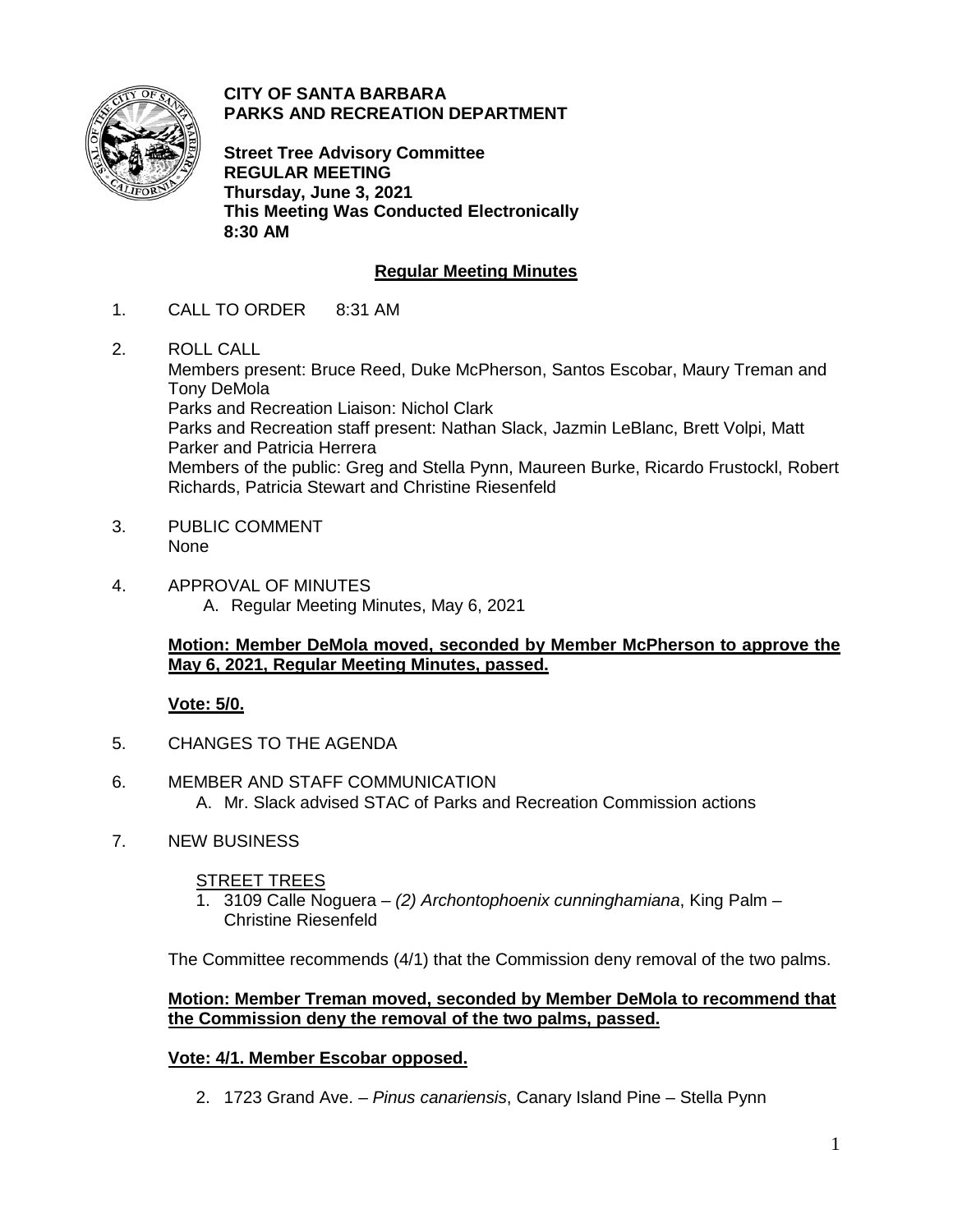The Committee recommends (5/0) that the Commission deny the removal.

### **Motion: Member Treman moved, seconded by Member McPherson to recommend that the Commission deny the removal, passed.**

# **Vote: 5/0.**

SETBACK TREES 1. 2711 Vernon Rd. – *Sequoia sempervirens,* Coast Redwood – Robert Richards

The Committee recommends (4/1) that the Commission deny the removal.

### **Motion: Member Treman moved, seconded by Member McPherson to recommend that the Commission deny the removal, passed.**

# **Vote: 4/1. Member DeMola opposed.**

2. 2019 Bath St. – *Sequoia sempervirens*, Coast Redwood – Trina MacCosham

The Committee recommends (5/0) that the Commission deny the removal.

### **Motion: Member Reed moved, seconded by Member DeMola to recommend that the Commission deny the removal, passed.**

# **Vote: 5/0.**

3. 3943 Camellia Ln. – *Fraxinus uhdei*, Evergreen Ash – Bart Spaulding

The Committee recommends (4/1) that the Commission approve the removal.

### **Motion: Member Reed moved, seconded by Member Treman to recommend that the Commission approve the removal, passed.**

# **Vote: 4/1. Member Escobar opposed.**

4. 921 Isleta Ave. – *Eucalyptus globulus*, Blue Gum – Patricia Stewart

The Committee recommends (5/0) that the Commission approve the removal and recommend that the stump remain in place.

#### **Motion: Member Treman moved, seconded by Member DeMola to recommend that the Commission approve the removal and recommend that the stump remain in place, passed.**

# **Vote: 5/0.**

# **Member Treman left early at 10:39 A.M.**

5. 410 Las Alturas Rd. – *Araucaria columnaris*, Cook Pine – Mary Walters

The Committee recommends (3/1) that the Commission deny the removal.